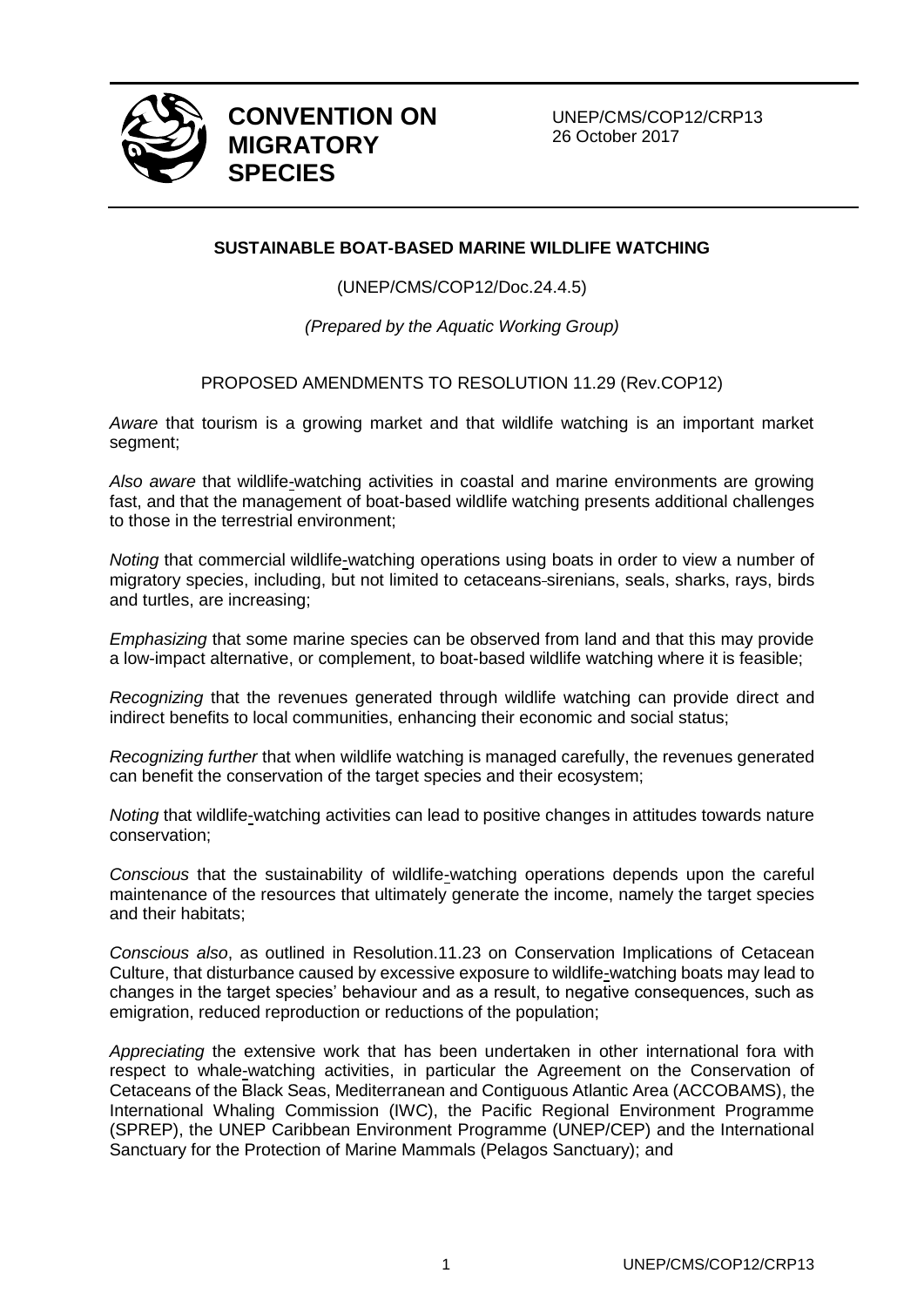*Acknowledging* that a number of governments have already enacted progressive national regulations or guidelines in order to ensure the sustainability of commercial boat-based wildlife watching and some governments prohibit associated interactions including touching, feeding or swimming with wild cetaceans;

*Acknowledging* the related Resolution 12.[XX] on Recreational In-water Interaction with Aquatic Mammals;

#### *The Conference of the Parties to the Convention on the Conservation of Migratory Species of Wild Animals*

- 1. *Urges* Parties, in whose areas of jurisdiction commercial operations involving marine boatbased wildlife watching take place, to adopt appropriate measures, such as national guidelines, codes of conduct, and if necessary, national legislation, binding regulations or other regulatory tools, to promote ecologically sustainable wildlife watching;
- 2. *Endorses* the Guidelines contained in Annex [2] designed to aid CMS Parties interested in adopting appropriate measures to ensure the sustainability of any boat-based wildlifewatching activities in their area of jurisdiction, in line with the principles outlined in paragraphs [2] and [3];
- 3. *Recommends* that Parties in developing such measures take into account the following guiding principles based on which the boat-based wildlife-watching activities should be conducted:
	- a) The activities should not have negative effects on the long-term survival of populations and habitats; and
	- b) The activities should have minimal impact on the behaviour of watched and associated animals;
- 4. *Further recommends* that Parties consider the measures as appropriate and depending on the target species in particular with respect to the need for provisions concerning:
	- a) Licensing or permitting of operators, including training, reporting and compliance requirements;
	- b) Level of activity, including the possible setting of daily, seasonal and/or geographical exclusion areas and limitations on the number of vessels;
	- c) Method of approach, including provisions on distance to be maintained and direction and speed of vessels, as well as careful and sensitive navigation in the vicinity of animals; and
	- d) Interaction, including prohibition of operators' behaviours that disturb animals or provoke interactions, unless there is good scientific evidence that this will not have negative consequences, or negatively impact the habitat;
- 5. *Recommends further* that, insofar as they are applicable, measures adopted by the Parties also cover opportunistic wildlife watching during other commercial and private boat-based activities;
- 6. *Also recommends* that when vessel-based and in-water activities, such as swimming or diving with the animals, occur concurrently, specific measures be included to ensure the safety of marine wildlife and human participants;
- 7. *Strongly encourages* Parties to provide that the measures take into account the size and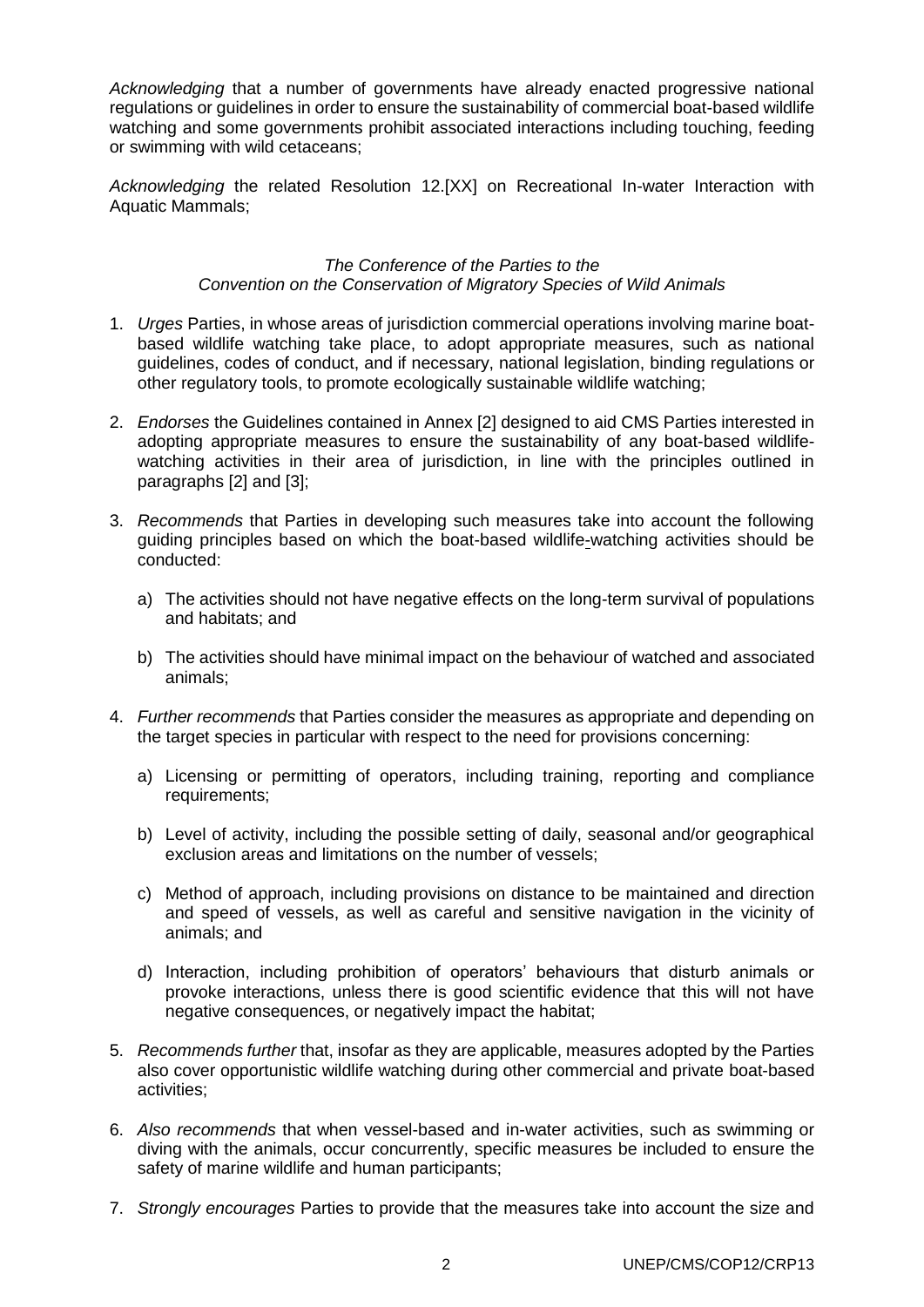status of any wildlife-watching programme and the specific needs of all affected species;

- 8. *Also strongly encourages* Parties to review these measures periodically to enable any impacts detected through research and monitoring of the populations to be taken into account as necessary;
- 9. *Encourages* Parties to ACCOBAMS, ASCOBANS, the IWC, SPREP and UNEP/CEP and other relevant fora to implement fully the guidelines and principles already adopted or developed in these fora; and
- 10. *Requests* the Scientific Council, subject to availability of resources, to conduct periodic reviews of the state of knowledge of the impacts of boat-based wildlife-watching activities on migratory species and to recommend refined and adjusted measures or guidelines as appropriate.